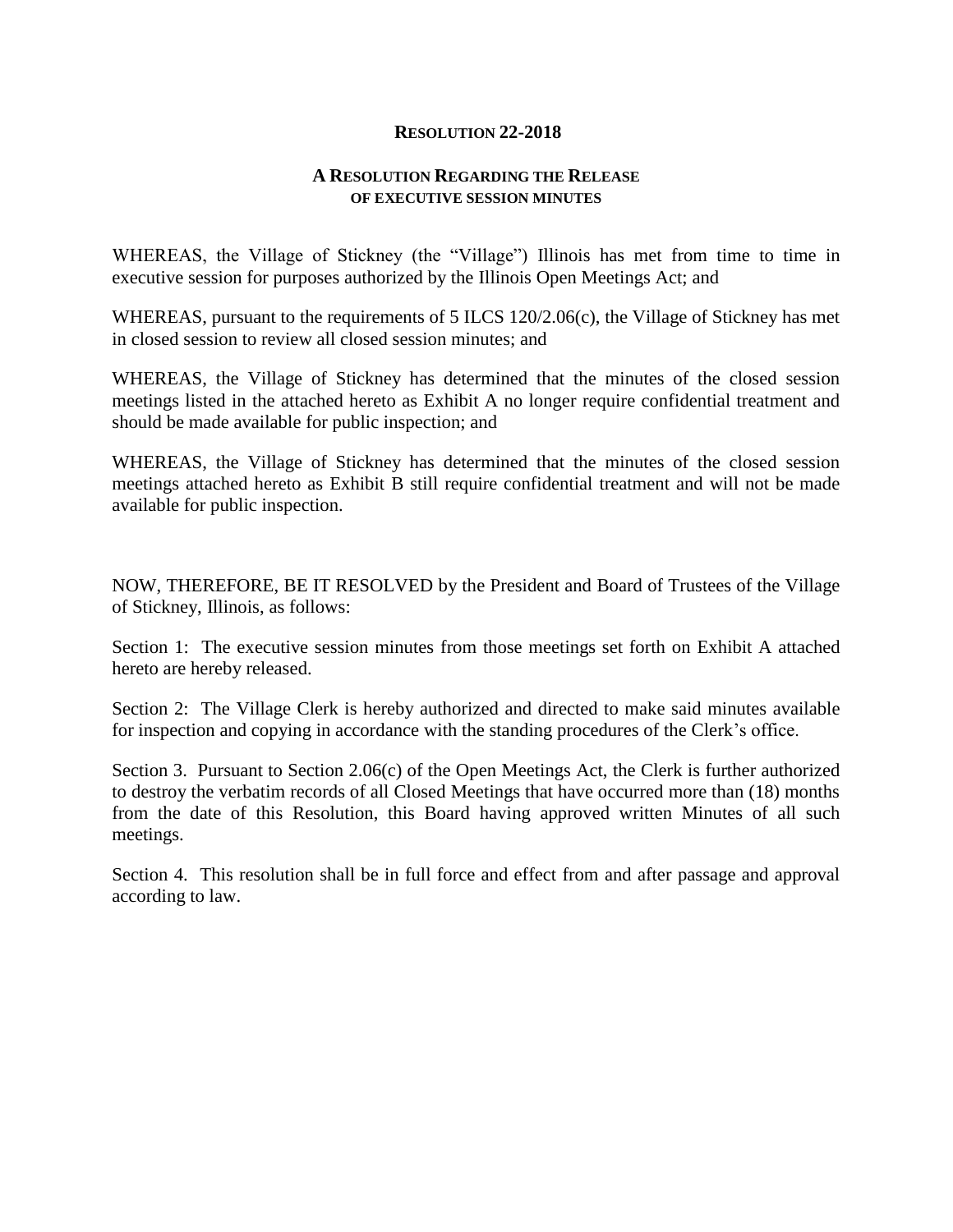Passed by the Board of Trustees of the Village of Stickney, Illinois

AYES: Trustees Hrejsa, Kapolnek, Milenkovic, Savopoulos, Torres and White\_\_\_\_\_\_\_\_

NAYS: None

ABSENT: <u>None</u>

ABSTAIN: None\_\_\_\_\_\_\_\_\_\_\_\_\_\_\_\_\_\_\_\_\_\_\_\_\_\_\_\_\_\_\_\_\_\_\_\_\_\_\_\_\_\_\_\_\_\_\_\_\_\_\_\_\_\_\_\_\_\_

APPROVED by me this  $4<sup>th</sup>$  day of September , 2018.

President, Jeff Walik Village of Stickney, Cook County, Illinois

\_\_\_\_\_\_\_\_\_\_\_\_\_\_\_\_\_\_\_\_\_\_\_\_\_\_\_\_\_\_\_\_\_\_\_

ATTESTED, FILED IN MY OFFICE, AND PUBLISHED IN PAMPHLET FORM THIS  $4<sup>TH</sup>$  DAY OF SEPTEMBER , 2018.

Audrey McAdams, Clerk Village of Stickney, Cook County, Illinois

\_\_\_\_\_\_\_\_\_\_\_\_\_\_\_\_\_\_\_\_\_\_\_\_\_\_\_\_\_\_\_\_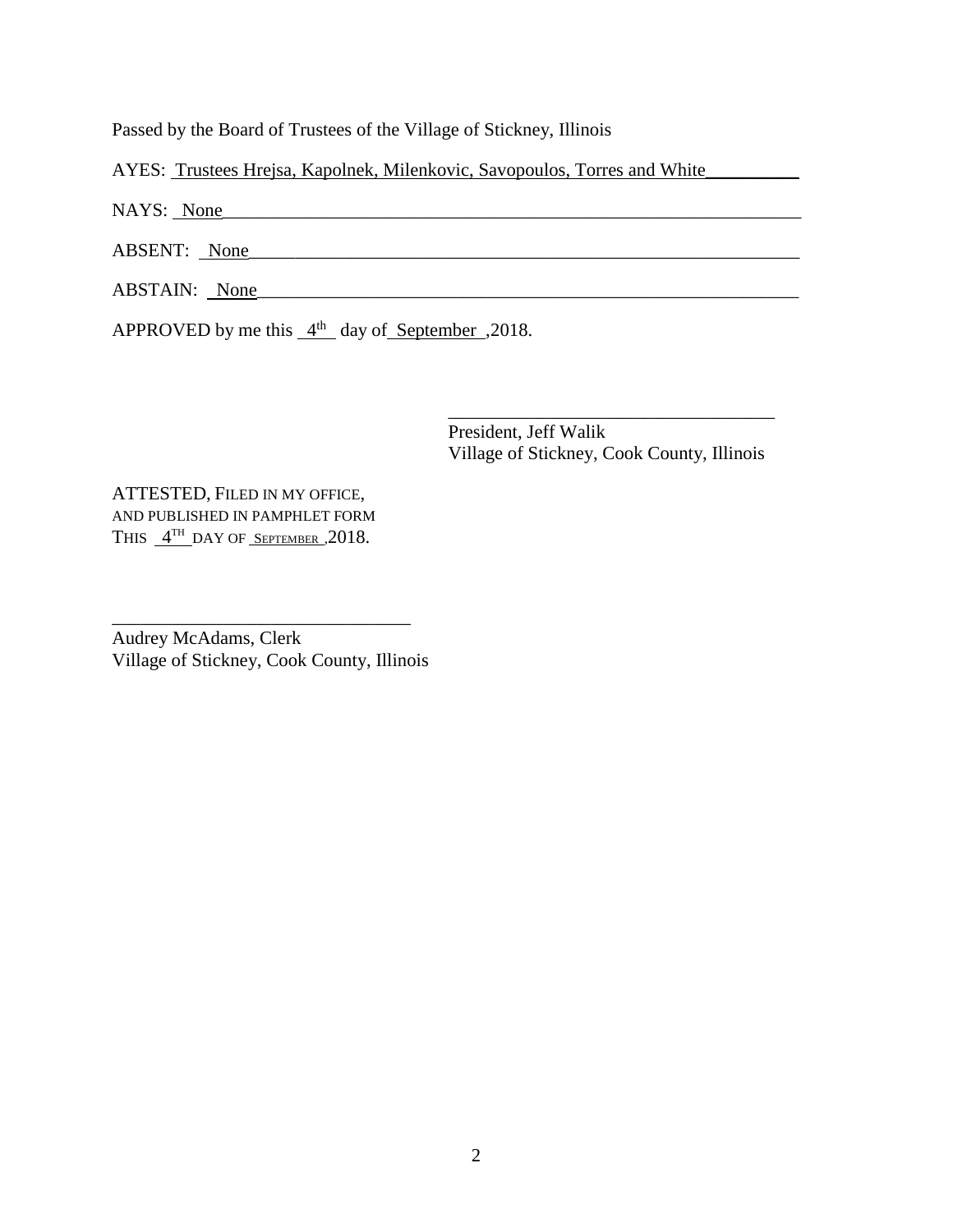## **EXHIBIT A**

| August 1, 2017    | <b>Release of Executive Session Minutes</b>                 |
|-------------------|-------------------------------------------------------------|
| February 7, 2017  | <b>Release of Executive Session Minutes</b>                 |
| November 15, 2016 | <b>Blue Kangaroo Building Permits</b>                       |
| April 5, 2016     | PTAB Commonwealth Edison &<br><b>Kornerstone Properties</b> |
| October 6, 2015   | Chicago Eye Consultants<br>And Coyote Club                  |
| August 19, 2014   | <b>Police Contract Negotiations</b>                         |
| December 1, 2009  | Eric Mikutis                                                |